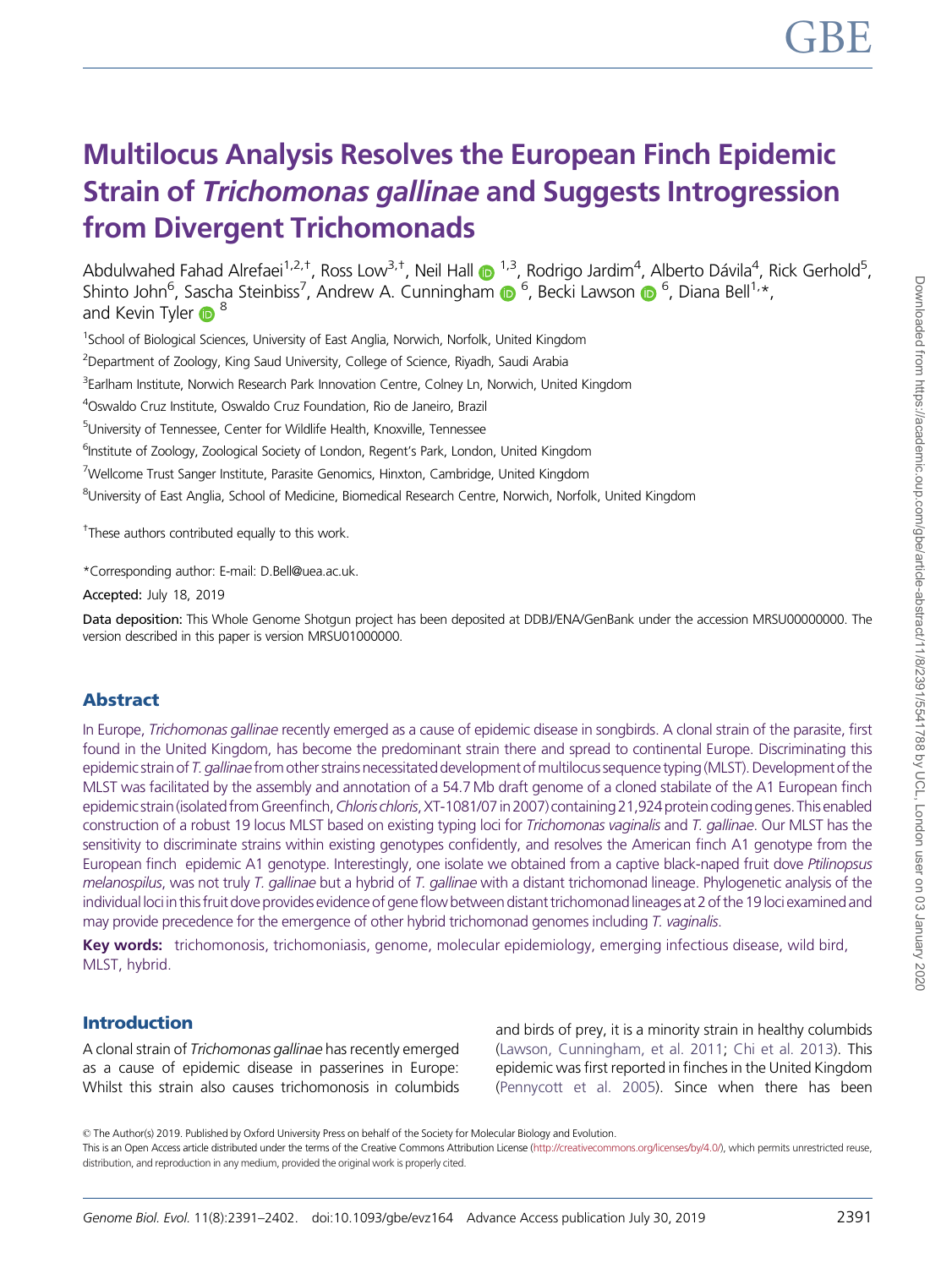unprecedented large-scale mortality of greenfinches, Chloris chloris, which has led to a 66% reduction in the British breeding population; from a peak of circa 4.3 million when the disease first emerged, to circa 1.5 million individuals in 2016 [\(Lawson et al. 2018](#page-11-0)). Lethal spillover to other British passerines has also been observed [\(Robinson et al.](#page-11-0) [2010](#page-11-0); [Lawson, Robinson, et al. 2011](#page-11-0)). Since some British raptors feed on passerine species ([Cotgreave 1995](#page-10-0)), concern has been raised regarding the potential for an increase in raptor mortality due to trichomonosis as a result of the finch epidemic ([Chi et al. 2013](#page-10-0)). Since 2008, finch trichomonosis has been reported in southern Fennoscandia and continental Europe ([Peters et al. 2009;](#page-11-0) [Forzan et al. 2010;](#page-10-0) [Neimanis](#page-11-0) [et al. 2010](#page-11-0); [Ganas et al. 2014;](#page-10-0) [Gourlay et al. 2014](#page-10-0)), with chaffinch migration believed to be the primary vector of spread ([Lawson, Robinson, et al. 2011](#page-11-0)).

Sequence data from the 5.8S ribosomal RNA (rRNA) and surrounding internal transcribed spacer regions 1 and 2 (ITS1, ITS2) have been increasingly used to detect T. gallinae infection [\(Gaspar da Silva et al. 2007](#page-10-0)) and to identify genetic heterogeneities in the parasite [\(Felleisen 1997](#page-10-0); [Gerhold et al. 2008;](#page-10-0) [Anderson et al. 2009](#page-10-0); [Grabensteiner et al. 2010\)](#page-10-0). Sequence analyses of the ITS1/5.8S/ITS2 region (hereafter called ITS region) have identified marked variation amongst isolates obtained from a wide geographical region and from different host taxa, with some 15 distinct ITS region sequences identified as discrete ITS ribotypes [\(Gerhold et al. 2008](#page-10-0); [Anderson et al.](#page-10-0) [2009](#page-10-0);[Sansano-Maestreetal.2009](#page-11-0);[Grabensteineretal.2010](#page-10-0)).

ITS ribotypes of T. gallinae parasites obtained from 11 species of affected British passerines showed that they had 100% identity to each other and to ITS ribotype A isolates from the United States ([Gerhold et al. 2008](#page-10-0); [Anderson et al. 2009](#page-10-0)), Brazil [\(Kleina et al. 2004](#page-11-0)), Spain [\(Sansano-Maestre et al.](#page-11-0) [2009](#page-11-0)), and Austria ([Grabensteiner et al. 2010](#page-10-0)). Using the (hydrogenosomal) iron hydrogenase (Fe-hydrogenase) gene as a second genotyping marker (one which is particularly useful for a mitochondrial protists that lack widely used mitochondrial house-keeping protein encoding genes; [Voncken](#page-11-0) [et al. 2002](#page-11-0)), we detected finer-scale genetic variation between T. gallinae sequences (Lawson, Cunningham, et al. 2011). Although we found no variation amongst British passerine samples at this locus, when we compared columbid and bird of prey isolates collected from the United Kingdom and elsewhere, marked sequence diversity at the Fehydrogenase gene was observed which was not detected from the ITS region alone [\(Chi et al. 2013\)](#page-10-0). Thus we proposed a simple alphanumeric genotype with the letter being drawn from the ITS ribotype and the number from the Fehydrogenase subtype and in which A1 was the genotype of the European finch epidemic strain [\(Chi et al. 2013](#page-10-0)).

Recently the A1 genotype has also been reported as an emerging cause of trichomonosis outbreaks in wild finches in the Canadian Maritimes (McBurney et al. 2015) and as an infection of wild columbids in the United States (Girard et al. 2014). It is possible, therefore, that there are multiple strains of  $T$ . gallinae within the A1 genotype worldwide. In order to determine the transmission pathways of this parasite between bird species and the spread of the recently emerged strains causing finch trichomonosis outbreaks in Europe and Canada, tools to further discriminate between parasites strains are required.

Multilocus sequence typing (MLST) is a nucleotide sequence based method that is used to characterize the genetic relationships between microbial species. It has been successfully applied to study populations of bacterial and eukaryotic organisms ([Maiden et al. 1998;](#page-11-0) [Hanage et al.](#page-11-0) [2005;](#page-11-0) [Tibayrenc 2009](#page-11-0)). Selected loci are normally single copy housekeeping genes so that the variation within these genes is nearly neutral but less prone to homoplasy than using an alternative approach such as multilocus microsatellite typing, and thus they are better able to serve as robust markers of ancient and modern ancestry.

Since the draft genome of the closely related Trichomonas vaginalis was completed, two overlapping sets of MLST loci have been proposed [\(Conrad et al. 2011;](#page-10-0) [Cornelius et al.](#page-10-0) [2012\)](#page-10-0). We have sought to extend these analyses by applying them to T. gallinae and have therefore produced a draft annotated genome of the European finch epidemic strain of T. gallinae and used it initially to identify the loci involved. Primers were then produced to enable a parallel 19 locus MLST analysis from nine isolates of T. gallinae from captive and wild birds for comparison with a T. vaginalis reference strain.

# Materials and Methods

## Isolation and Cloning of the Genome Clonal Stabilate GF1c

For the genome stabilate, T. gallinae was isolated from a greenfinch found dead with esophageal thickening, consistent with trichomonosis, in Norfolk in October 2007 (isolate XT1081-07) ([table 1](#page-2-0)). A sample was taken from the infected bird during postmortem examination at the time of initial presentation and inoculated into Trichomonas Medium No. 2 (Oxoid, United Kingdom), incubated at 30 °C and screened for motile trichomonads at days 1, 2, and 5 ([Robinson et al.](#page-11-0) [2010\)](#page-11-0). The initial stabilate for the isolate was obtained and cryopreserved in liquid nitrogen with 5% dimethyl sulfoxide (DMSO) at  $-196$  °C until further processing. This stabilate was subsequently revived and cultured axenically in pH 7.2 Trypticase-yeast extract-maltose (TYM) supplemented with 10% heat inactivated horse serum at 37 °C [\(Diamond](#page-10-0) [1954\)](#page-10-0), parasites were subcultured three times prior to cloning. Cultures were diluted to 50 parasites per milliliter, so that one parasite could be found on average in every  $2(10 \mu l)$  wells of Terasaki plates (Greiner Bio-One, Kremsmünster, Austria). The parasites were allowed to settle to the bottom of the wells, the plates were then scanned using an inverted microscope, the positions of wells containing only a single motile parasite were recorded. Wells containing no parasites or more than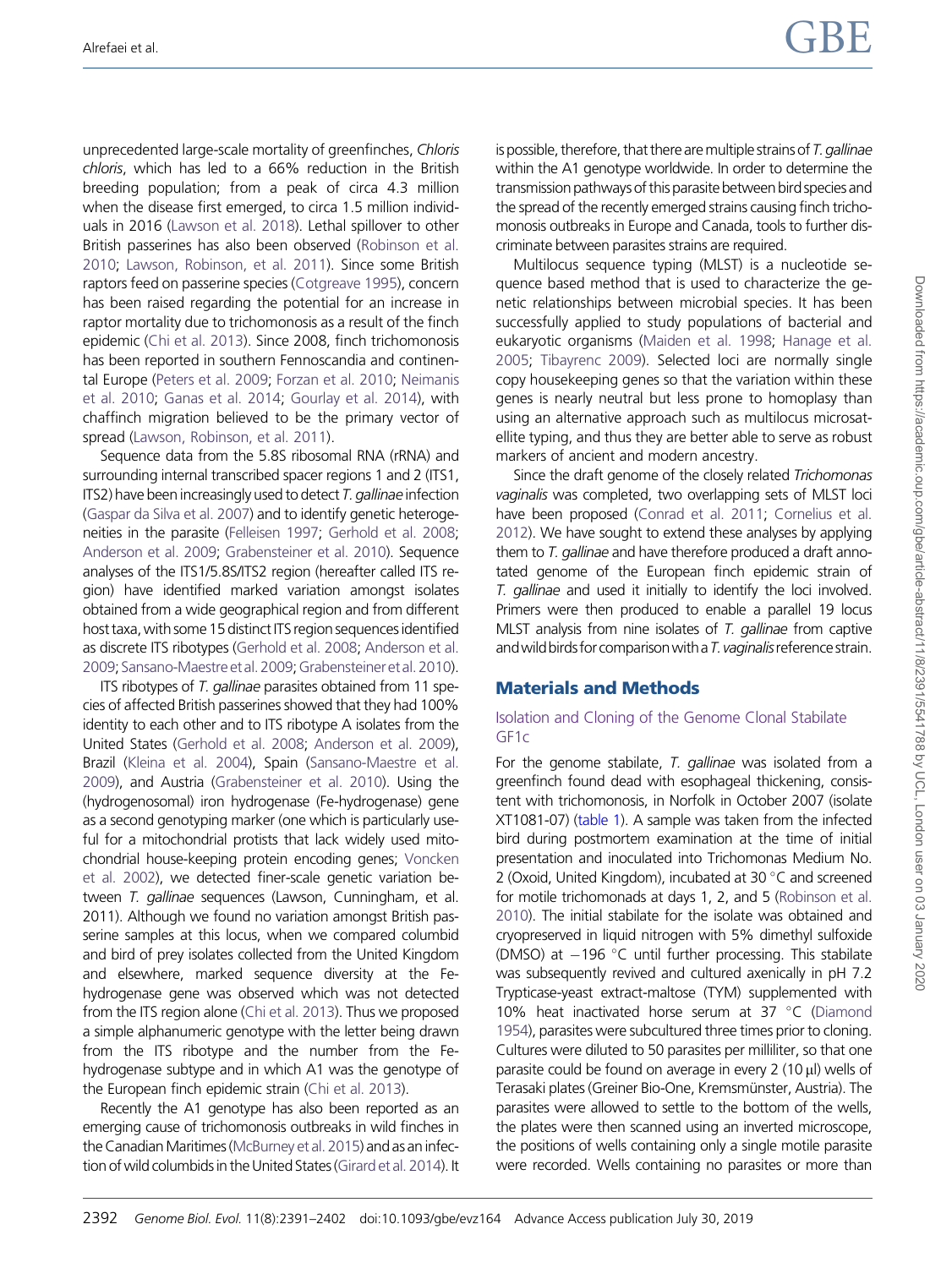#### <span id="page-2-0"></span>Table 1

List of Case Isolate ID, Bird Species, Year Found, Location, Evidence of Upper Alimentary Tract Lesions Consistent With Trichomonosis, Genotype

| Case No.          | <b>Host Species</b>           | <b>Year Found</b> | <b>Isolate Origin</b>    | <b>Oropharyngeal Lesions</b> | Genotype *       |
|-------------------|-------------------------------|-------------------|--------------------------|------------------------------|------------------|
| XT-1081/07 (GF1c) | Greenfinch                    | 2007              | Norfolk, England         | Yes                          | A1 Europe        |
|                   | Chloris chloris               |                   | Wild                     |                              |                  |
| HF1               | House finch                   | 2006              | Kentucky, United States  | Yes                          | A1 United States |
|                   | Haemorhous mexicanus          |                   | Wild                     |                              |                  |
| R <sub>11</sub>   | Feral pigeon                  | 2004              | Georgia, United States   | No                           | A2               |
|                   | Columba livia                 |                   | Wild                     |                              |                  |
| R-1604/13 (BND1c) | <b>Black-naped Fruit Dove</b> | 2013              | UK Zoological Collection | No                           | M1               |
|                   | Ptilinopsus melanospilus      |                   | Captive                  |                              |                  |
| 5 UEA             | Feral pigeon                  | 2012              | Norfolk, England         | No                           | C <sub>2</sub>   |
|                   | Columba livia                 |                   | Wild                     |                              |                  |
| Fh49001           | Woodpigeon                    | 2014              | Norfolk, England         | Yes                          | C4               |
|                   | Columba palumbus              |                   | Wild                     |                              |                  |
| Norfolk31/15      | Feral pigeon                  | 2015              | Norfolk, England         | No                           | C <sub>8</sub>   |
|                   | Columba livia                 |                   | Wild                     |                              |                  |
| Norfolk32/15      | Feral pigeon                  | 2015              | Norfolk, England         | No                           | C <sub>9</sub>   |
|                   | Columba livia                 |                   | Wild                     |                              |                  |
| R-138/14          | Socorro dove                  | 2015              | UK Zoological Collection | No                           | C10              |
|                   | Zenaida graysoni              |                   | Captive                  |                              |                  |

NorE.-Location refers to United Kingdom counties and United States state where the bird was found. \*Genotyping scheme according to [Chi et al. 2013](#page-10-0).

one were noted and ignored for cloning purposes. The plates were incubated for 24 h at 37  $^{\circ}$ C in an atmosphere containing 5% carbon dioxide  $(CO<sub>2</sub>)$  at 80% relative humidity before wells where the parasites had replicated were used to inoculate larger cultures. Clones were subcultured three times in TYM and in one case, for the genome clonal stabilate GF1c, the cloning procedure repeated. Finally, clones were recultured and adjusted to a final concentration of  $5 \times 10^6$  living organisms per milliliter in TYM before cryopreservation. When in the logarithmic phase of growth, all cloned trichomonads exhibited normal morphology and more than 95% motility. GF1c was cryopreserved in liquid nitrogen with 5% DMSO at  $-196$  °C. A clonal stabilate of the captive black-naped fruit dove isolate (BND1c) was subsequently produced by the same method as described for GF1c.

# Preparing DNA Extraction for Whole Genome (Illumina) Sequencing

Extraction of T. gallinae genomic DNA (gDNA) from parasite cultures was performed using DNAzol (Invitrogen, United Kingdom) essentially as described in the manufacturer's instructions. A TruSeq PCR-Free kit was used with the gDNA to generate an Illumina shotgun library (insert size 200–300 bp). Paired-end sequencing  $(2 \times 150$  bp) was performed at the Centre for Genomic Research, University of Liverpool, on an Illumina HighSeq 2500 platform. The draft genome sequence was assembled de novo using Velvet [\(Zerbino and Birney 2008](#page-11-0)). The theoretical size of the genome was estimated from k-mer frequencies calculated in kAT [\(Mapleson et al. 2017\)](#page-11-0) and shown in [supplementary figure](https://academic.oup.com/gbe/article-lookup/doi/10.1093/gbe/evz164#supplementary-data) [S1](https://academic.oup.com/gbe/article-lookup/doi/10.1093/gbe/evz164#supplementary-data)B, [Supplementary Material](https://academic.oup.com/gbe/article-lookup/doi/10.1093/gbe/evz164#supplementary-data) online. Genome size was

calculated as the total number of k-mers (area under the curve) divided by the coverage (mean coverage/curve peak), using the R statistical package. The peak was also compared with a Poisson distribution [\(supplementary fig. S1](https://academic.oup.com/gbe/article-lookup/doi/10.1093/gbe/evz164#supplementary-data)C, [Supplementary Material](https://academic.oup.com/gbe/article-lookup/doi/10.1093/gbe/evz164#supplementary-data) online). Genome assembly quality was assessed using a k-mer spectra plot generated in kAT by comparing the k-mer content between the final assembly and the trimmed paired end reads using a k-mer size of 27 [\(supplementary fig. S1](https://academic.oup.com/gbe/article-lookup/doi/10.1093/gbe/evz164#supplementary-data)A, [Supplementary Material](https://academic.oup.com/gbe/article-lookup/doi/10.1093/gbe/evz164#supplementary-data) online).

# A New Draft Trichomonad Genome

A total of 32,936,526 paired-end reads were generated from sequencing, which were adapted and quality trimmed using cutadapt (version 1.2.1). The draft genome sequence was assembled de novo using a version of SPAdes. We used a homology-based approach with the aim of annotating the draft genome of T. gallinae using the OrthoMCL software (version 1.4) [\(Li et al. 2003\)](#page-11-0) via shared gene cluster membership after including genomic data from closely related organisms. Initially we downloaded 541 coding sequences (CDS) of T. vaginalis genes from RefSeq to prepare a model for use with the GlimmerHMM software [\(Majoros et al. 2004\)](#page-11-0). Using this model, we predicted 22,348 open reading frames (ORFs) in the contigs of the T. gallinae genomic sequence. Finally, we performed an OrthoMCL analysis of these ORFs against the T. vaginalis proteome downloaded from RefSeq ([Carlton et al.](#page-10-0) [2007\)](#page-10-0). Annotations for 16,651 ORFs (74.51%) were transferred from T. vaginalis, with 10,444 genes (46.73%) being annotated as hypothetical genes. It should be noted, that while the T. vaginalis draft genome contains 59,681 predicted genes, only about 26,000 are supported by experimental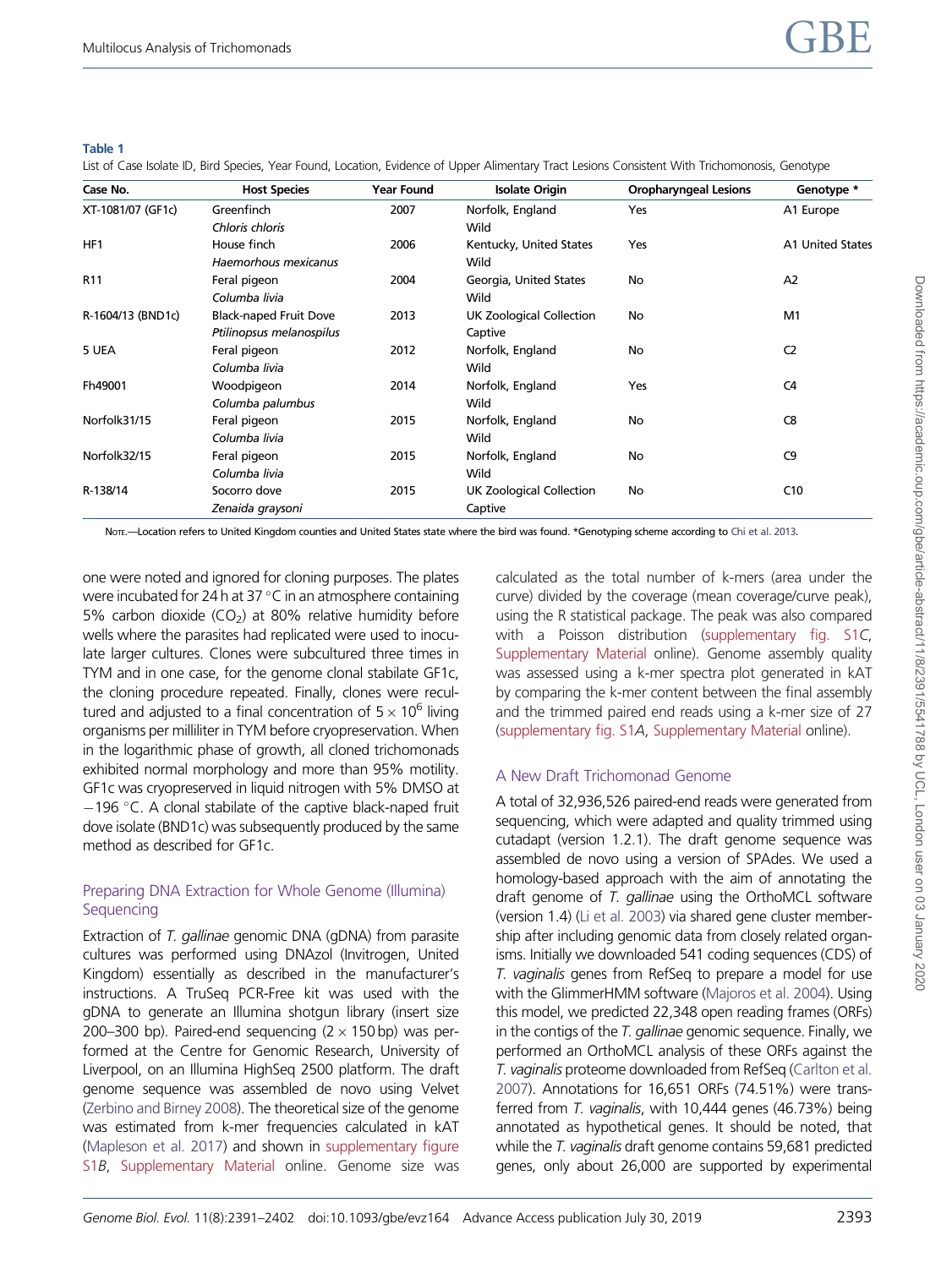#### <span id="page-3-0"></span>Table 2

BUSCO Reports for T. gallinae and T. vaginalis Giving a Measure of the Completeness of the Genome and Showing that the T. gallinae Genome and Annotation is Comparable to the T. vaginalis Genome

| <b>BUSCO Content</b> | T. gallinae Genome | T. gallinae Proteome | T. vaginalis Genome | T. vaginalis Proteome |  |
|----------------------|--------------------|----------------------|---------------------|-----------------------|--|
| Complete             | 186                | 207                  | 186                 | 209                   |  |
| Single copy          | 163                | 158                  | 154                 | 160                   |  |
| Duplicated           | 23                 | 49                   | 32                  | 49                    |  |
| Fragmented           | 13                 |                      | 15                  | 16                    |  |
| Missing              | 104                | 87                   | 102                 | 78                    |  |
| Completeness (%)     | 65.67              | 71.28                | 66.33               | 74.25                 |  |

evidence (which is corroborated by the number of genes found in our study); the same study suggesting that the T. vaginalis genome contains large gene families and many repetitions ([Carlton et al. 2007](#page-10-0)). This situation would make overcompression of the draft genome, by grouping repeated reads in the same contig, more likely, hence decreasing the apparent size of the genome.

To assess the completeness of our draft genome and annotation BUSCO analysis was used to assess the number of Benchmarking Universal Single-Copy Orthologs. The results shown in table 2 show that the draft genome and annotation are high quality and comparable. Overall the  $T$ . gallinae annotation has fewer fragmented BUSCOs than the T. vaginalis annotation despite the large difference in predicted proteome sizes. The difference between the genome and annotation scores stems from the protein coding prediction method employed by BUSCO, which is not trained for specific genomes. The fact that not all of the BUSCOs are present may be attributed to the BUSCOs that were searched for being generic eukaryote BUSCOs rather than specific for Trichomonads. Collinearity between T. vaginalis and T. gallinae was determined for contigs and predicted CDS's using the MUMmer programs NUCmer and PROmer, respectively. Results were visualized and plotted using mummerplot [\(Delcher et al. 2003\)](#page-10-0).

# Parasite Strains and DNA Extraction for MLST

Eight additional reference strains ([table 1](#page-2-0)) of T. gallinae from captive and wild birds from the United Kingdom and United States, collected between 2007 and 2015, were analyzed using MLST in addition to the GF1c isolate. Most of these strains have been widely used in previous studies [\(Gerhold](#page-10-0) [et al. 2008](#page-10-0); [Lawson, Cunningham, et al. 2011](#page-11-0); [Chi et al.](#page-10-0) [2013](#page-10-0)). Cryopreserved isolates were revived and cultured in modified TYM medium at 37  $^{\circ}$ C and gDNA was extracted as per GF1c (above).

# Choice of Loci for MLST Typing

Using the whole genome sequence of GF1c, genes were verified as single copy by performing an all-against-all, basic local alignment search tool (BLAST) comparison of nucleotide sequences. Based on their diversity and their ability to be readily amplified and sequenced on both DNA strands, 19 housekeeping loci were identified for the final MLST scheme. Each of the 19 loci was on a different contig of the sequenced genome. Primers were designed for each of the 19 loci using Primer-BLAST at the GenBank website [\(http://www.ncbi.nlm.](http://www.ncbi.nlm.nih.gov/tools/primer-blast/) [nih.gov/tools/primer-blast/;](http://www.ncbi.nlm.nih.gov/tools/primer-blast/) last Accessed August 1, 2019). All primers were designed from common sequence for the T. gallinae genes and T. vaginalis orthologs, using our new draft genome and the published draft genome sequence of T. vaginalis (version 1.2, <http://trichdb.org>; last Accessed August 1, 2019).

# PCR Amplification for MLST

Primers for the sequencing of MLST loci were designed to amplify gene fragments of 655–966 base pairs in length. Details of primers and reaction conditions are provided in [supplementary table S1](https://academic.oup.com/gbe/article-lookup/doi/10.1093/gbe/evz164#supplementary-data), [Supplementary Material](https://academic.oup.com/gbe/article-lookup/doi/10.1093/gbe/evz164#supplementary-data) online. All genes were amplified as follows: 30 µl PCR reactions containing 20 µl of HotStarTag Master Mix Kit (Qiagen, Inc., United Kingdom),  $2 \mu$  of distilled water,  $3 \mu$  of forward primer,  $3 \mu$ of reverse primer, and  $2 \mu$  of template of DNA. We used the same thermocycler program parameters for all loci as follows: Initial denaturation of template DNA at 95 °C for 3 min; 40 cycles of 95 °C for 45 s, 55-57 °C for 1 min, 72 °C for 2 min with a 5-s extension after each cycle, followed by the final extension at 72 °C for 7 min. Samples were visualized on 1% agarose gels to verify amplification. Bidirectional Sanger sequencing was conducted by Source BioScience (Nottingham, United Kingdom). Sequence alignments were carried out using MEGA software version 6.06.

# Sequence Analysis of MLST and Phylogenetic Trees

The nucleotide sequence of each of the selected housekeeping genes from T. gallinae was aligned with its respective gene sequence from the nine  $T$ . gallinae isolates using maximum likelihood (ML) trees generated using Molecular Evolutionary Genetics Analysis (MEGA) software version 6.06 [\(Tamura](#page-11-0) [et al. 2011\)](#page-11-0), both for individual genes and for the concatenated gene sequences. Felsenstein's bootstrap test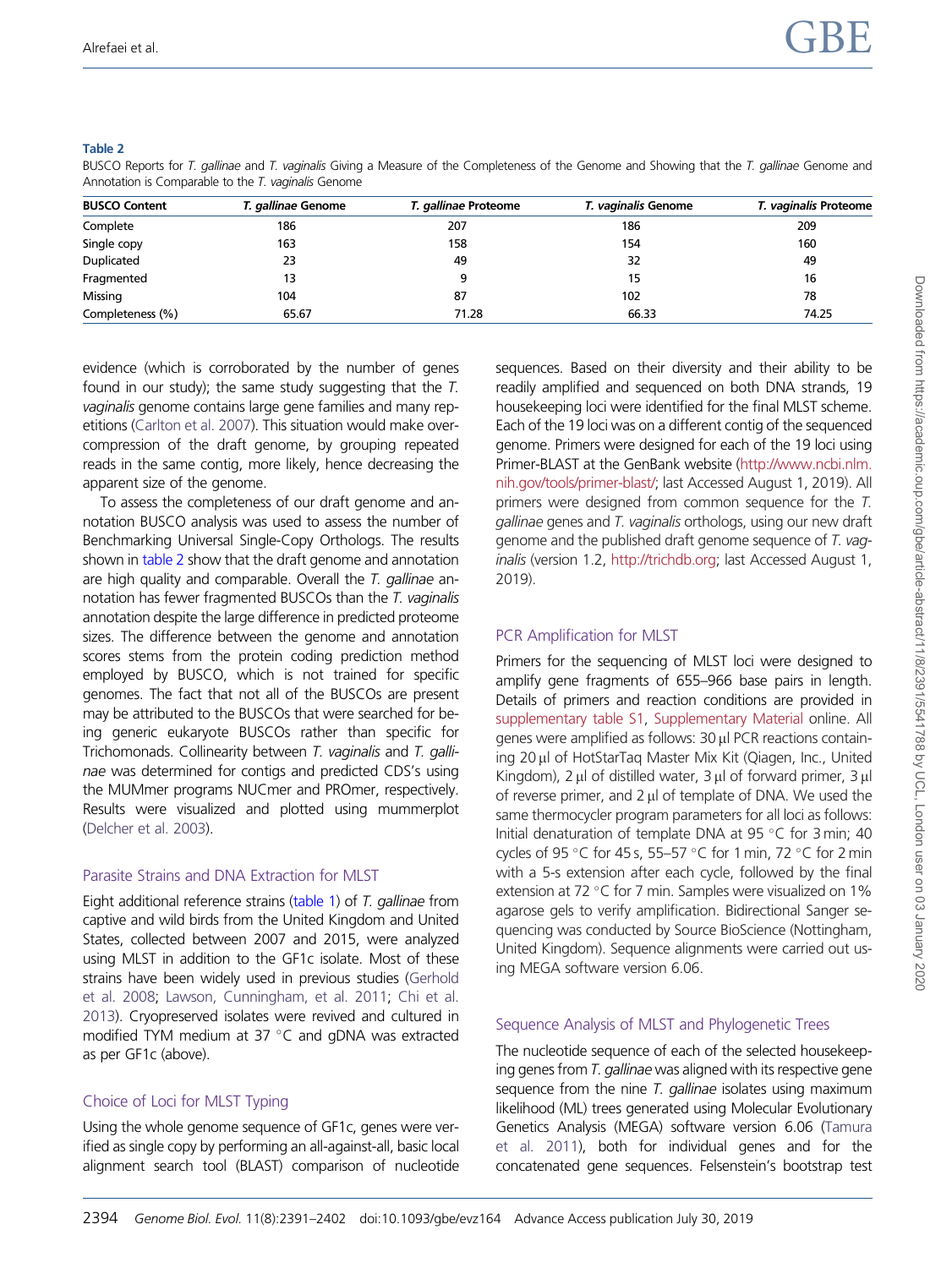<span id="page-4-0"></span>was used to evaluate the support for tree topologies and clustering of taxa (2,000 times) [\(Felsenstein 1985](#page-10-0)).

For the phylogenetic tree based on the housekeeping genes, ML tree evolutionary distances were computed using the Tamura-Nei method in units of the number of base substitutions per site [\(Tamura and Nei 1993](#page-11-0)). Bootstrap values of the ML tree with the highest log likelihood were obtained. For all trees, all positions containing gaps and missing data were eliminated. Constrained and unconstrained ML trees were used to test topological significance (supplementary fig. S3 and [table S3,](https://academic.oup.com/gbe/article-lookup/doi/10.1093/gbe/evz164#supplementary-data) [Supplementary Material](https://academic.oup.com/gbe/article-lookup/doi/10.1093/gbe/evz164#supplementary-data) online). Trees were built using GTR model and Gamma correction in iqtree [\(Nguyen](#page-11-0) [et al. 2015](#page-11-0)). Evolutionary analyses were conducted using MEGA 6.06 [\(Tamura et al. 2011](#page-11-0)) and network analyses were performed using Splitstree [\(Huson and Bryant 2006\)](#page-11-0) to construct a Neighbor-Net analysis from catenated MLST fragments after which a final consensus network, obtained from the combination of the individual ML tree for each gene, was constructed. These networks were also used to test for evidence of recombination using the Pairwise Homoplasy Index, which is included in the Splitstree package.

# **Results**

## Isolates Used

For this study, we investigated the potential for increased resolution offered by MLST. Nine isolates of T. gallinae of known genotype were selected for the study; seven of the isolates were obtained in the United Kingdom (five wild birds and two captive), and two from wilds birds in the United States [\(table 1](#page-2-0)). Three isolates were ribotype A, one subtype A2, two subtype A1; one A1 was isolated from a UK greenfinch and the other from a US house finch (Haemorhous mexicanus). Five of the isolates, from captive and wild columbids in the United Kingdom, were ribotype C. One isolate was a highly divergent ribotype M, which was isolated in the United Kingdom from a captive-bred black-naped fruit dove.

# Genome Sequence Data

MLST genes were selected based on the previously validated MLST of T. vaginalis proposed by [Conrad et al. \(2011\)](#page-10-0). Initially, we attempted amplification and sequencing using the published T. vaginalis primers, however, few of the loci amplified using template DNA from T. gallinae isolates (data not shown). To engineer our own primers for T. gallinae orthologs, we produced a draft genome sequence of T. gallinae which we present here, the draft genome sequence and annotation of a clone from an isolate of the European finch epidemic strain of T. gallinae (A1) GF1c (GenBank accession number MRSU000000000.

The final assembly of the T. gallinae draft genome sequence was determined to consist of 11,704 contigs and an N50 contig size of 20,741. The assembly size was

## Table 3

Summary for the Trichomonas gallinae GF1c genome assembly (GenBank Accession Number MRSU00000000)

| Feature                        | Value      |
|--------------------------------|------------|
| Genome                         |            |
| Size of assembly (bp)          | 54,799,485 |
| Gene $G + C$ content $(\%)$    | 38.77      |
| No. of scaffolds               | 11,704     |
| N50 scaffold size (bp)         | 20,741     |
| Protein-coding genes           |            |
| No. of predicted genes         | 21,924     |
| Mean gene length (bp)          | 1,392      |
| Gene $G + C$ content $(\%)$    | 38.25      |
| Gene density (genes/Mb)        | 400.08     |
| Nonprotein-coding genes        |            |
| No. of nonprotein-coding genes | 327        |
| Predicted tRNA genes           | 319        |
| Ribosomal RNA (rRNA)           | 4          |
| <b>Predicted snRNAs</b>        | 4          |
|                                |            |

54,799,485 bp with a coverage of  $90\times$  and a G + C content of 33.77%. The BUSCO analysis suggested a completeness comparable to the published T. vaginalis draft genome [\(ta](#page-3-0)[ble 2](#page-3-0)). The annotation results revealed 22,251 predicted genes, and 21,924 protein-coding sequences, including three pseudogenes and four rRNAs. There were also 319 transfer RNAs (tRNAs) including predicted tRNAs for all amino acids (table 3).

To test for collinearity between the T. vaginalis and T. gallinae assemblies, the contigs were plotted against each other in MUMmer [\(fig. 1](#page-5-0)A). This analysis revealed collinearity between 667 unique T. vaginalis contigs and 1,487 unique T. gallinae contigs representing 1% and 12% of the total number of contigs, respectively. Given this low proportion of collinearity between contigs, the predicted coding sequences of T. vaginalis and T. gallinae were tested as well [\(fig. 1](#page-5-0)B). This showed 1,585 coding sequences in T. vaginalis are colinear with 13,551 coding sequences in T. gallinae representing 2.7% and 61% of the total number of coding sequences, respectively.

## MLST Improves Strain Resolution and Discriminates the American A1 Strains from the European Finch A1 Epidemic **Strain**

The whole genome data were successfully mined for the T. gallinae MLST orthologous genes. Primers were then designed to amplify a long internal fragment of each gene. All 19 housekeeping gene fragments were successfully amplified using PCR and were sequenced for each of the T. gallinae isolates [\(table 5;](#page-6-0) [supplementary table S1,](https://academic.oup.com/gbe/article-lookup/doi/10.1093/gbe/evz164#supplementary-data) [Supplementary](https://academic.oup.com/gbe/article-lookup/doi/10.1093/gbe/evz164#supplementary-data) [Material](https://academic.oup.com/gbe/article-lookup/doi/10.1093/gbe/evz164#supplementary-data) online) affording comparison of 14,770 bp, and yielding 2,043 discriminating characters of 19 concatenated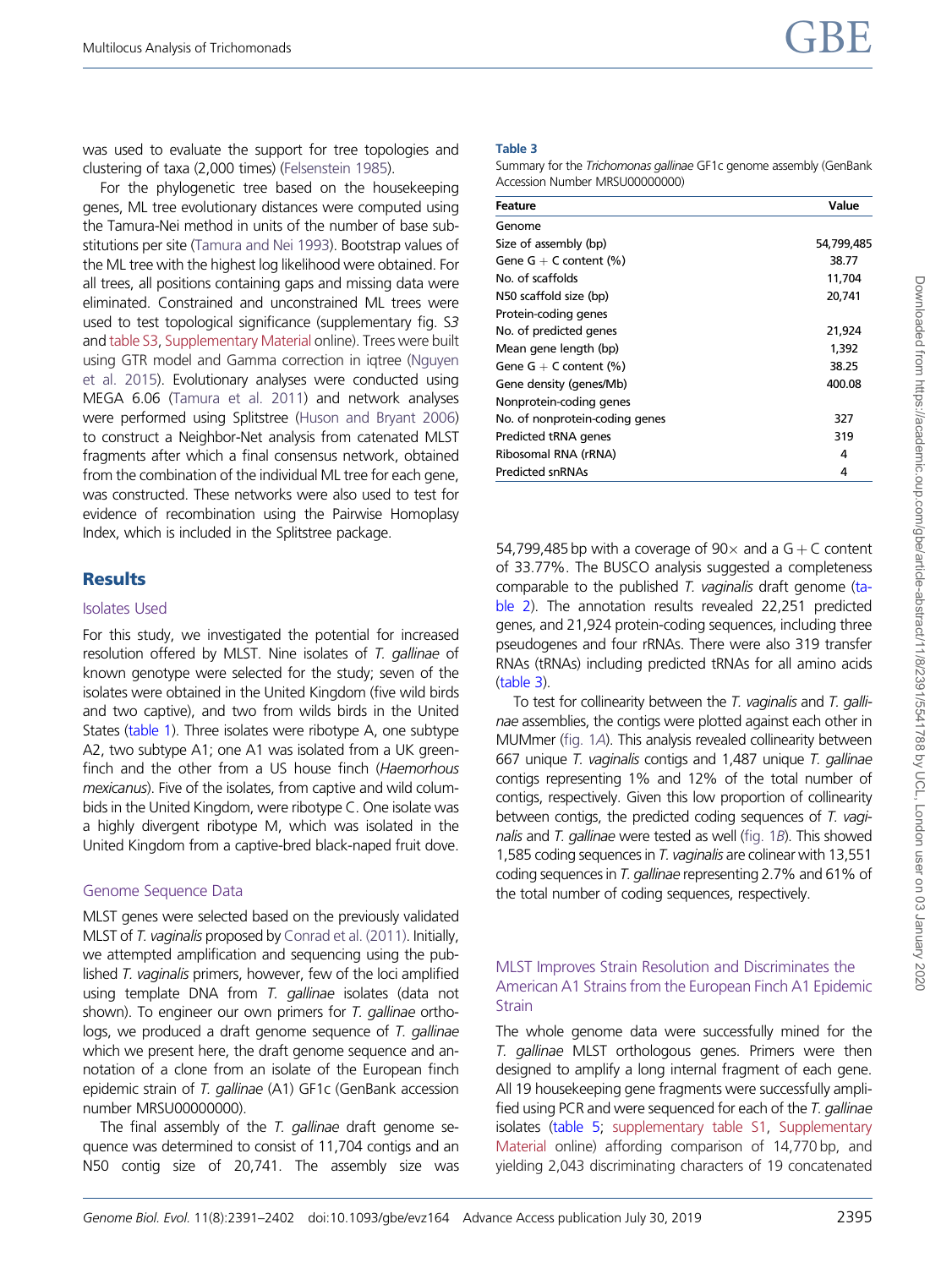<span id="page-5-0"></span>

FIG. 1.-MUMmer plot showing collinearity between Trichomonas gallinae and Trichomonas vaginalis. Red points denote collinearity matches >75% sequence identity and blue matches are inverted for both the contigs  $(A)$  and the coding sequences  $(B)$  for T. gallinae and T. vaginalis.

sequences for all 9 isolates of T. gallinae and the single T. vaginalis isolate.

The size of the fragments analyzed for the selected housekeeping genes ranged between 655 bp (TGA-000730800) and  $966$  bp (TGA-000731500) (cf. [table 4\)](#page-6-0). For each T. gallinae isolate, the sequence obtained for each of the 19 loci was compared with that of every other isolate, and single nucleotide polymorphisms (SNPs) were numbered consecutively. In total 773 T. gallinae SNPs were detected across these loci from 14,770 nucleotides analyzed, corresponding to an average of 1 SNP every 19 bp. The number of SNPs varied for each gene, ranging from 1 SNP every 9 bp for TGA-000478600 to 1 SNP every 202 bp for TGA-000149300 ([table 4](#page-6-0)).

We used our panel of nine isolates and T. vaginalis as the outgroup to demonstrate that strains of  $T$ . gallinae are only partially resolved into three groups by ribotyping ([fig. 2](#page-7-0)A) or seven groups using genotyping with Fehydrogenase ([fig. 2](#page-7-0)B). However, our MLST sequences yield a tree with enough resolution to discriminate all nine of the isolates while providing for reduced variance in distance estimates. Our ML tree [\(fig. 2](#page-7-0)C) was based on 14,770 bp of concatenated sequence comprising all 19 loci. The tree was rooted with T. vaginalis as the outgroup. On this tree two groups of T. gallinae are evident. All of the ribotype C isolates cluster together, although it is notable the C4 subtype is significantly divergent from the other ribotype C isolates. The ribotype A isolates cluster with the ribotype M isolate. Notably the UK and US A1 subtype isolates are resolved by the MLST and, importantly, the US A1 genotype appears to be more closely related to the US A2 genotype in the panel than to the European finch epidemic strain A1 genotype, supporting different origins for these strains.

## Investigation of the M Isolate

The M isolate was cloned to ensure that the results obtained were not the result of a mixed infection. Both isolate and clone were found to be identical to the European finch epidemic strain at several loci, including the Fe-hydrogenase subtyping locus suggesting recent divergence from a common ancestor. The isolate is resolved in the concatenated tree because of the considerable divergence of a few loci. This incongruence is indicative of a hybrid origin and caused us to consider each of the MLST loci for evidence of introgressed genes.

Phylogenetic trees of individual genes were constructed using the ML and neighbor joining (NJ) methods. The tree topologies generated by these two methods were found to be entirely congruent. Individual phylogenetic trees for each of the 19 genes are presented in [supplementary figure S2](https://academic.oup.com/gbe/article-lookup/doi/10.1093/gbe/evz164#supplementary-data)A–S, [Supplementary Material](https://academic.oup.com/gbe/article-lookup/doi/10.1093/gbe/evz164#supplementary-data) online. Most of the coding genes (16/ 19) produced trees which were congruent with each other and with the Fe-hydrogenase subtyping gene, however, four loci (A, D, I, and the ITS region) produced incongruent trees. These four loci fell into two congruent groups: First, the D and I alleles were congruent with each other, showing greater similarity to alleles from ribotype C isolates than to other ribotype A isolates. Second, the trees produced from the ITS region and from A were congruent with each other but the M isolate gene sequences diverged substantially from those of the other isolates, suggesting that they had a non-T. gallinae origin.

We used trees and networks to further investigate the incongruent phylogenetic signals. Across all of our T. gallinae isolates, we compared 1) concatenated MLST, ITS region, and Fe-hydrogenase sequences ([fig. 2](#page-7-0)); 2) with those from the congruent group of 16 loci [\(fig. 3\)](#page-8-0), from D and I [\(fig. 4\)](#page-9-0) and from A and the ITS region [\(fig. 5\)](#page-9-0). We plotted the phylogenetic relationships using Neighbor-Net split network with the EqualAngle algorithm, which takes recombination (as evidenced for 6 of the MLST loci in [supplementary table S2](https://academic.oup.com/gbe/article-lookup/doi/10.1093/gbe/evz164#supplementary-data), [Supplementary Material](https://academic.oup.com/gbe/article-lookup/doi/10.1093/gbe/evz164#supplementary-data) online) into account in formulating the network depictions. As evidenced in [figure 3](#page-8-0), the M1 isolate possesses alleles that segregate it with ribotype A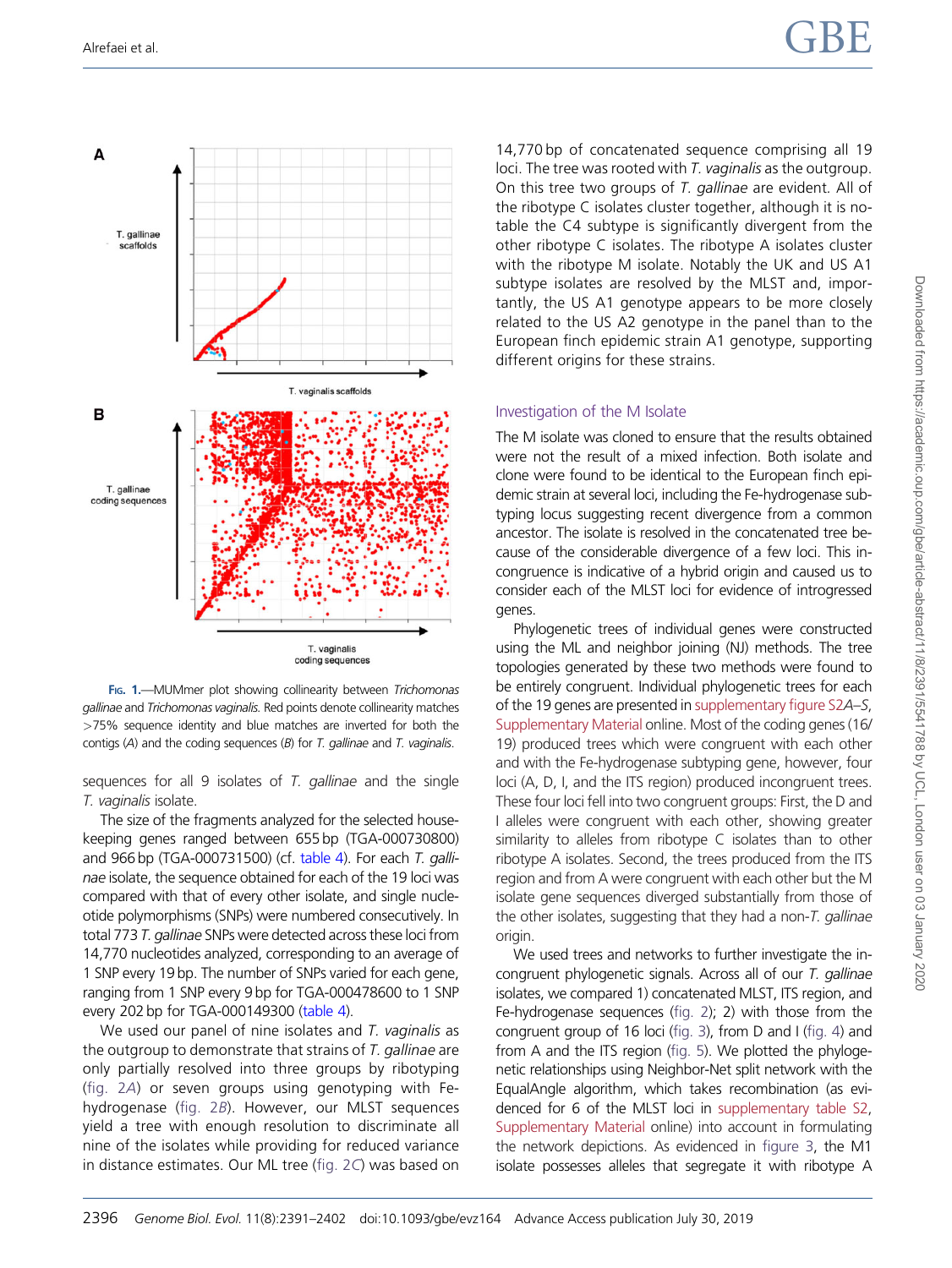#### <span id="page-6-0"></span>Table 4

Multilocus Sequence Typing (MLST) Loci Employed

| T. gallinae<br>T. vaginalis |             | Locus (supplementary fig. S2, | <b>Gene Name</b>                                                    |     |    | Length SNPs Nucleotides |
|-----------------------------|-------------|-------------------------------|---------------------------------------------------------------------|-----|----|-------------------------|
| Gene ID                     | Gene ID     | <b>Supplementary Material</b> |                                                                     |     |    | per SNP                 |
|                             |             | online) label                 |                                                                     |     |    |                         |
| TGA-000149300 TVAG-087140   |             | A                             | Arp2/3, putative                                                    | 808 | 4  | 202                     |
| TGA-001385000 TVAG-400860   |             | B                             | Clan MA, family M8, leishmanolysin-like<br>metallopeptidase (GP63a) | 682 | 16 | 43                      |
| TGA-00112400                | TVAG-005070 | C                             | Mismatch repair MutL homolog (MIh1A)                                | 708 | 59 | 12                      |
| TGA-000731500 TVAG-302400   |             | D                             | Mismatch repair MutL homolog (MIh1A)                                | 966 | 32 | 30                      |
| TGA-000149500 TVAG-021420   |             | F                             | Coronin (CRN)                                                       | 904 | 18 | 50                      |
| TGA-000080800 TVAG-364940   |             | F                             | Antigenic protein P1, putative (VSA)                                | 741 | 71 | 10                      |
| TGA-002154000 TVAG-216430   |             | G                             | Clan MA, family M8, leishmanolysin-like metallopeptidase<br>(GP63b) | 771 | 53 | 15                      |
| TGA-001611300 TVAG-303420   |             | н                             | Vesicular mannose-binding lectin, putative (LLF4)                   | 725 | 36 | 20                      |
| TGA-000024800 TVAG-291830   |             |                               | Vesicular mannose-binding lectin, putative, PS(LLF1)                | 736 | 32 | 23                      |
| TGA-000367600 TVAG-228710   |             |                               | Clan CA, family C1, cathepsin L-like cysteine peptidase             | 817 | 53 | 15                      |
| TGA-000478600 TVAG-485880   |             | κ                             | Clan CA, family C1, cathepsin L-like cysteine peptidase             | 721 | 80 | 9                       |
| TGA-001175900 TVAG-171780   |             |                               | HIV-1 rev binding protein, putative                                 | 759 | 53 | 14                      |
| TGA-001325800 TVAG-086190   |             | м                             | Vesicular mannose-binding lectin, putative                          | 910 | 40 | 28                      |
| TGA-002155200 TVAG-291970   |             | N                             | Multidrug resistance pump, putative                                 | 743 | 50 | 15                      |
| TGA-000818700 TVAG-459080   |             | O                             | Aspartic peptidase                                                  | 900 | 29 | 31                      |
| TGA-000730800 TVAG-414100   |             | P                             | Tropomyosin isoforms1/2, putative                                   | 655 | 33 | 20                      |
| TGA-000739900 TVAG-192620   |             | O                             | Actin depolymerizing factor, putative                               | 657 | 31 | 21                      |
| TGA-001849400 TVAG-094560   |             | R                             | Clan CE, family C48, cysteine peptidase                             | 867 | 52 | 17                      |
| TGA-001506800 TVAG-309150   |             | S                             | Conserved hypothetical protein (with PF03388 Domain)                | 700 | 31 | 23                      |

#### Table 5

List of GenBank Accession Numbers for Each Locus of the MLST

| <b>GenotypeGene ID</b> | A1       | A1_US    | A <sub>2</sub> | M1       | C <sub>2</sub> | C4       | C8       | C <sub>9</sub> | C10      |
|------------------------|----------|----------|----------------|----------|----------------|----------|----------|----------------|----------|
| TGA-000149300          | MK550746 | MK550747 | MK550748       | MK550749 | MK550750       | MK550751 | MK550752 | MK550753       | MK550754 |
| TGA-001385000          | MK550836 | MK550837 | MK550838       | MK550839 | MK550840       | MK550841 | MK550842 | MK550843       | MK550844 |
| TGA-00112400           | MK550737 | MK550738 | MK550739       | MK550740 | MK550741       | MK550742 | MK550743 | MK550744       | MK550745 |
| TGA-000731500          | MK550791 | MK550792 | MK550793       | MK550794 | MK550795       | MK550796 | MK550797 | MK550798       | MK550799 |
| TGA-000149500          | MK550755 | MK550756 | MK550757       | MK550758 | MK550759       | MK550760 | MK550761 | MK550762       | MK550763 |
| TGA-000080800          | MK550728 | MK550729 | MK550730       | MK550731 | MK550732       | MK550733 | MK550734 | MK550735       | MK550736 |
| TGA-002154000          | MK550872 | MK550873 | MK550874       | MK550875 | MK550876       | MK550877 | MK550878 | MK550879       | MK550880 |
| TGA-001611300          | MK550854 | MK550855 | MK550856       | MK550857 | MK550858       | MK550859 | MK550860 | MK550861       | MK550862 |
| TGA-000024800          | MK550719 | MK550720 | MK550721       | MK550722 | MK550723       | MK550724 | MK550725 | MK550726       | MK550727 |
| TGA-000367600          | MK550764 | MK550765 | MK550766       | MK550767 | MK550768       | MK550769 | MK550770 | MK550771       | MK550772 |
| TGA-000478600          | MK550773 | MK550774 | MK550775       | MK550776 | MK550777       | MK550778 | MK550779 | MK550780       | MK550781 |
| TGA-001175900          | MK550818 | MK550819 | MK550820       | MK550821 | MK550822       | MK550823 | MK550824 | MK550825       | MK550826 |
| TGA-001325800          | MK550827 | MK550828 | MK550829       | MK550830 | MK550831       | MK550832 | MK550833 | MK550834       | MK550835 |
| TGA-002155200          | MK550881 | MK550882 | MK550883       | MK550884 | MK550885       | MK550886 | MK550887 | MK550888       | MK550889 |
| TGA-000818700          | MK550809 | MK550810 | MK550811       | MK550812 | MK550813       | MK550814 | MK550815 | MK550816       | MK550817 |
| TGA-000730800          | MK550782 | MK550783 | MK550784       | MK550785 | MK550786       | MK550787 | MK550788 | MK550789       | MK550790 |
| TGA-000739900          | MK550800 | MK550801 | MK550802       | MK550803 | MK550804       | MK550805 | MK550806 | MK550807       | MK550808 |
| TGA-001849400          | MK550863 | MK550864 | MK550865       | MK550866 | MK550867       | MK550868 | MK550869 | MK550870       | MK550871 |
| TGA-001506800          | MK550845 | MK550846 | MK550847       | MK550848 | MK550849       | MK550850 | MK550851 | MK550852       | MK550853 |

isolates. Indeed, at most loci, it is indistinguishable from the A1 European finch epidemic strain. In contrast, the ITS ribotype and Arp2/3 gene locus are so divergent that they do not group the isolate with any of the other isolates examined. Notably though, at two loci the alleles group most closely with C ribotype isolates C8 and C9 on the Neighbor-Net, but show some association with isolates of ribotype A—suggestive of gene flow between these groups.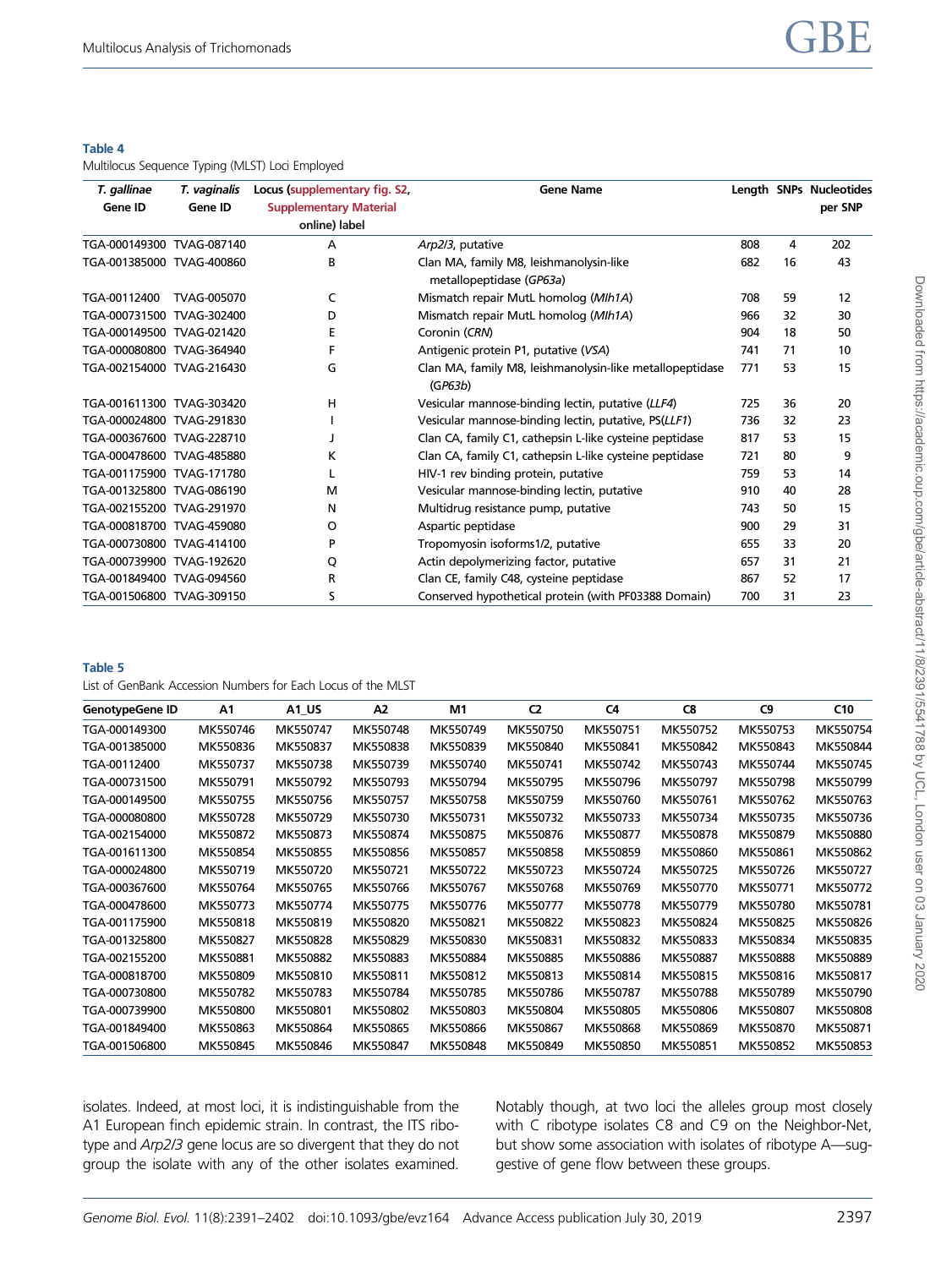<span id="page-7-0"></span>

FIG. 2.—A concatenated phylogeny of Trichomonas gallinae based on 19 housekeeping genes of MLST created by using maximum likelihood provides resolution for all strains tested. Trichomonas vaginalis is included as an outgroup. Numbers on branches indicate bootstrap values based on 2,000 replicates. (A) ITS ribotypes alone resolve only 3 groups of avian trichomonads A, C, and M. (B) Fe-hydrogenase is able to resolve 8 genotypes from the 10 avian trichomonads strains tested. (C) MLST based on 19 loci (listed in [table 3](#page-4-0)) provides confident resolution of all the avian trichomonad strains tested. A1 (epidemic) encompasses isolates of the European finch epidemic A1 strain.

# **Discussion**

## Improved Genotyping and Distinct Origins for UK and US Lineages of A1 Subtype

The 19 locus test described in this study demonstrated excellent consistency and discriminatory ability for assessing phylogenetic relationships for the T. gallinae isolates examined. These findings suggest that this MLST will be a valuable alternative to established genotyping and subtyping targets for T. gallinae. However, the test's stability should be further assessed against a larger collection of isolates from different subtype strains and geographical locations to validate their discriminatory power.

Finch trichomonosis in the United States has been previously reported (Anderson et al. 2010) and identification of genotype A1 has also been reported from the United States in band-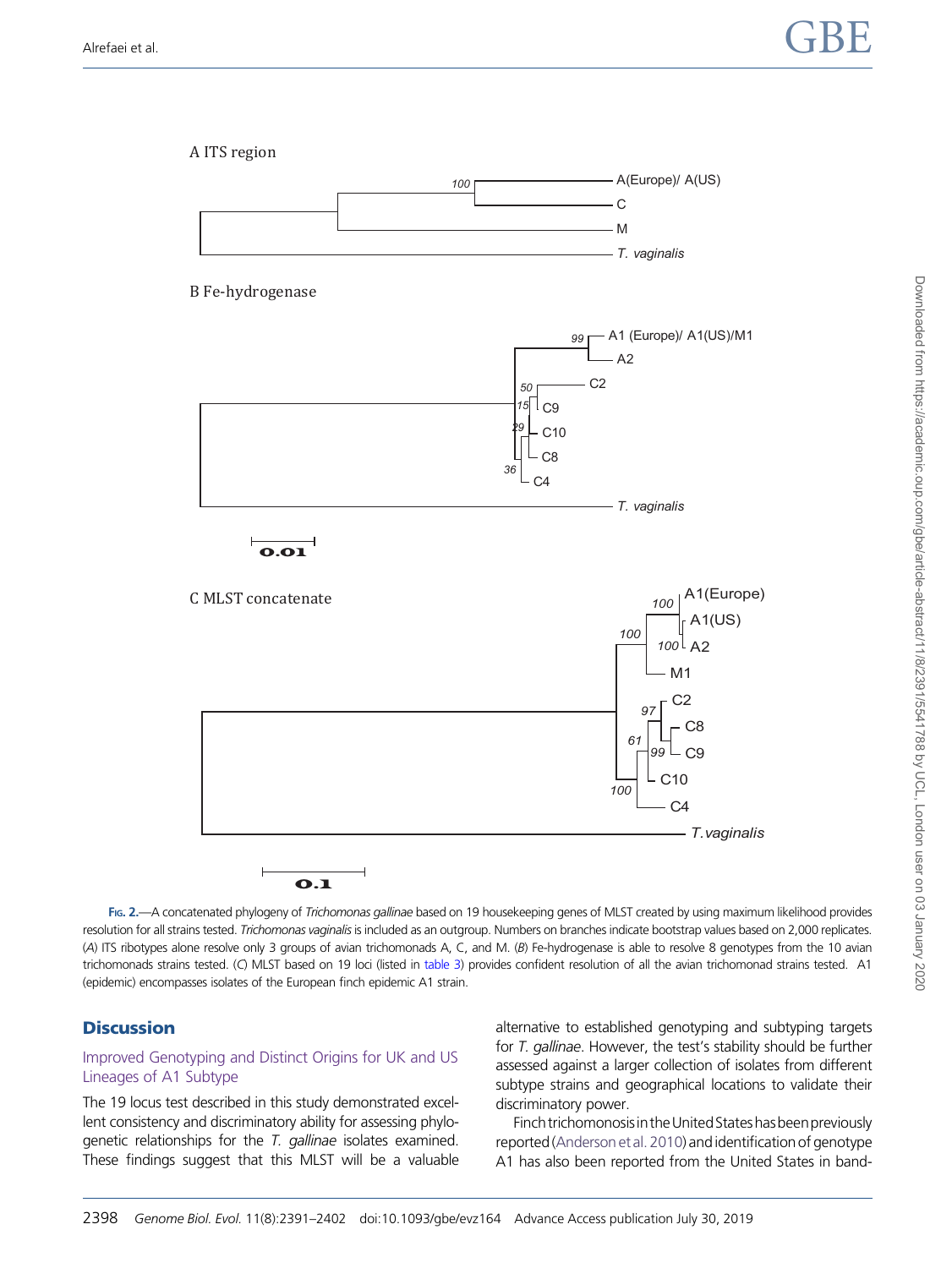<span id="page-8-0"></span>

FIG. 3. Alost markers group the M1 isolate with the A1 (European finch epidemic A1 strain). Phylogenetic trees and split network tree based on concatenated sequence analysis of Trichomonas gallinae strains, with 16 loci of MLST (all except loci A, D, and I) and the Fe-hydrogenase gene.

tailed doves—Patagioenas fasciata [\(Girard et al. 2014\)](#page-10-0). Here, we are able to differentiate the American A1 strain from a house finch, from the A1 strain causing the European finch epidemic. It is of interest that the American A1 strain actually appears to be more closely related to the American A2 strain, than the European A1 strain, suggesting some modest homoplasy may occur in Fe-hydrogenase alleles.

## Evidence for New Strain Emergence from Trans-Species, Introgressed Hybrids

Our phylogeny based on the ITS region ([fig. 2](#page-7-0)A) shows that the isolate from a black-naped fruit dove possessed a distinct M ribotype which was highly divergent from the  $T$ . gallinae complex. This suggested that the black-naped fruit dove parasite is a novel trichomonad species. Surprisingly, when subtyped with the Fe-hydrogenase gene the result was incongruent and the sequences obtained were identical to the A1 genotype of the European finch epidemic strain.

An obvious possibility to reconcile the results was that DNA had been extracted from a mixed infection, hence the blacknaped fruit dove isolate was cloned. Despite being derived from a single parasite, the initial sequencing results were reproduced, namely a novel and highly divergent M ribotype with an A1 genotype sequence for the Fe-hydrogenase locus.

Using all MLST markers together, a close relationship between the M ribotype and the European finch epidemic A1 genotype is clear. Considered individually, however, the markers used fell into three groups, each giving a discrete tree topology. Within each group for each single marker the tree topologies were congruent. The majority of loci (17 of 21) were identical or nearly identical to the sequence to the European finch epidemic A1 genotype and hence produced a tree which suggested that the majority of the genome could be considered to be A1. Two markers were clearly still T. gallinae alleles, but appeared to be more akin to isolates with C ribotypes, suggesting a recent cross between the European finch epidemic A1 strain with an as yet uncharacterized C type followed by introgression. Most intriguingly, two alleles appeared to be from a non-T. gallinae trichomonad: The ITS 5.8S ribosomal locus, as previously noted, and the locus encoding an actin related protein—two well conserved house-keeping genes. The implication of this result is that the parasite was not an entirely newly discovered diverged species, but rather a recent chimaera or hybrid between T. gallinae and a hitherto uncharacterized trichomonad species arising either by fusion of two distant lineages or by some manner of gene transfer. The blacknaped fruit dove originates from Indonesia, Malaysia and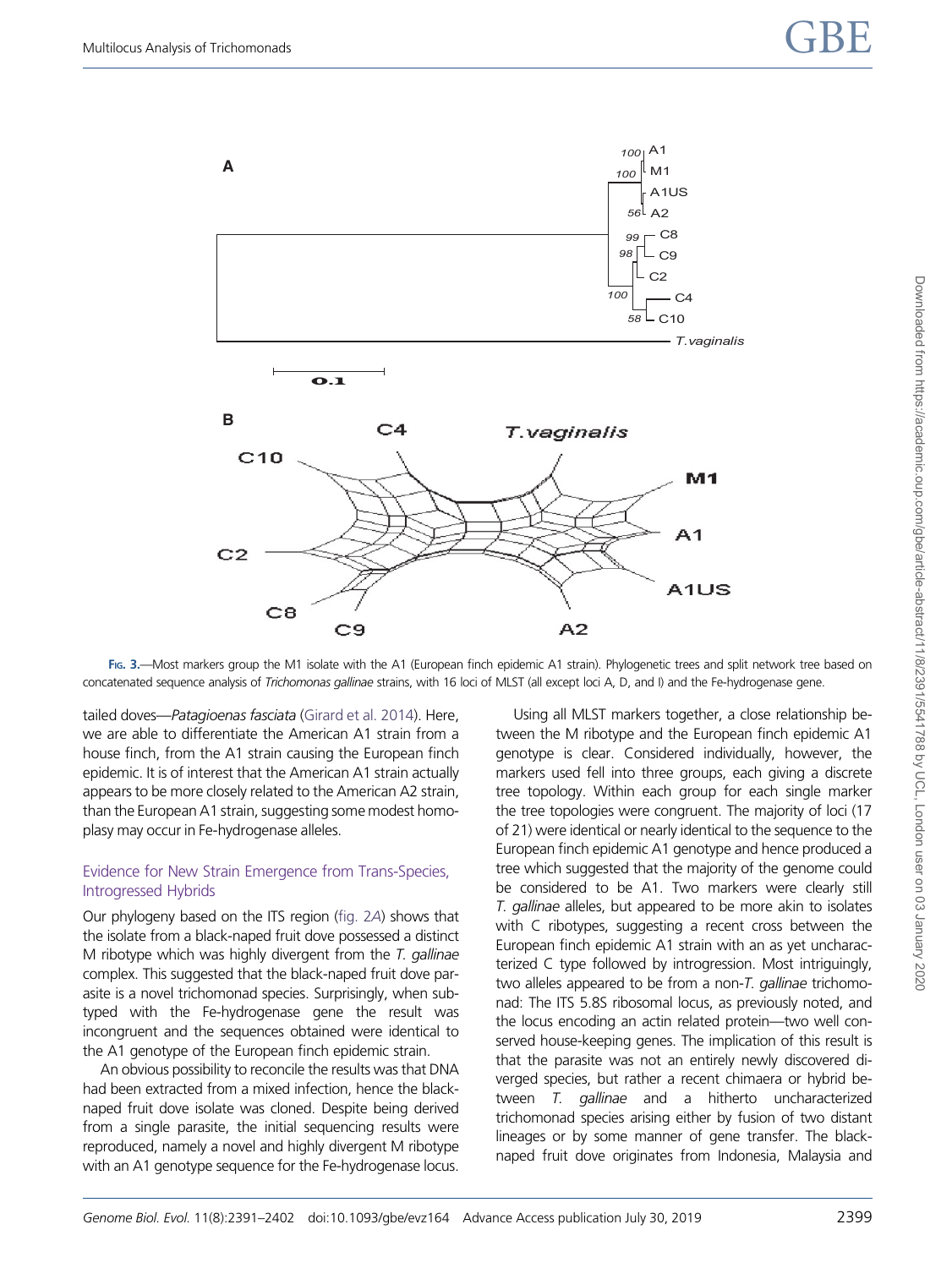<span id="page-9-0"></span>

FIG. 4.—Introgression of Trichomonas gallinae genes. The phylogenetic (A) and split network (B) trees based on concatenated sequence of Loci D and I are incongruous with other loci grouping the M1 isolate with C8 and C9 strains.



FIG. 5.-Introgression of non-Trichomonas gallinae Trichomonad genes. The phylogenetic (A) and split network (B) trees based on concatenated sequence of Locus A and the ITS region are incongruous with other loci placing the M1 isolate outside of the T. gallinae group and thus suggesting a divergent trichomonad as the origin or these two loci.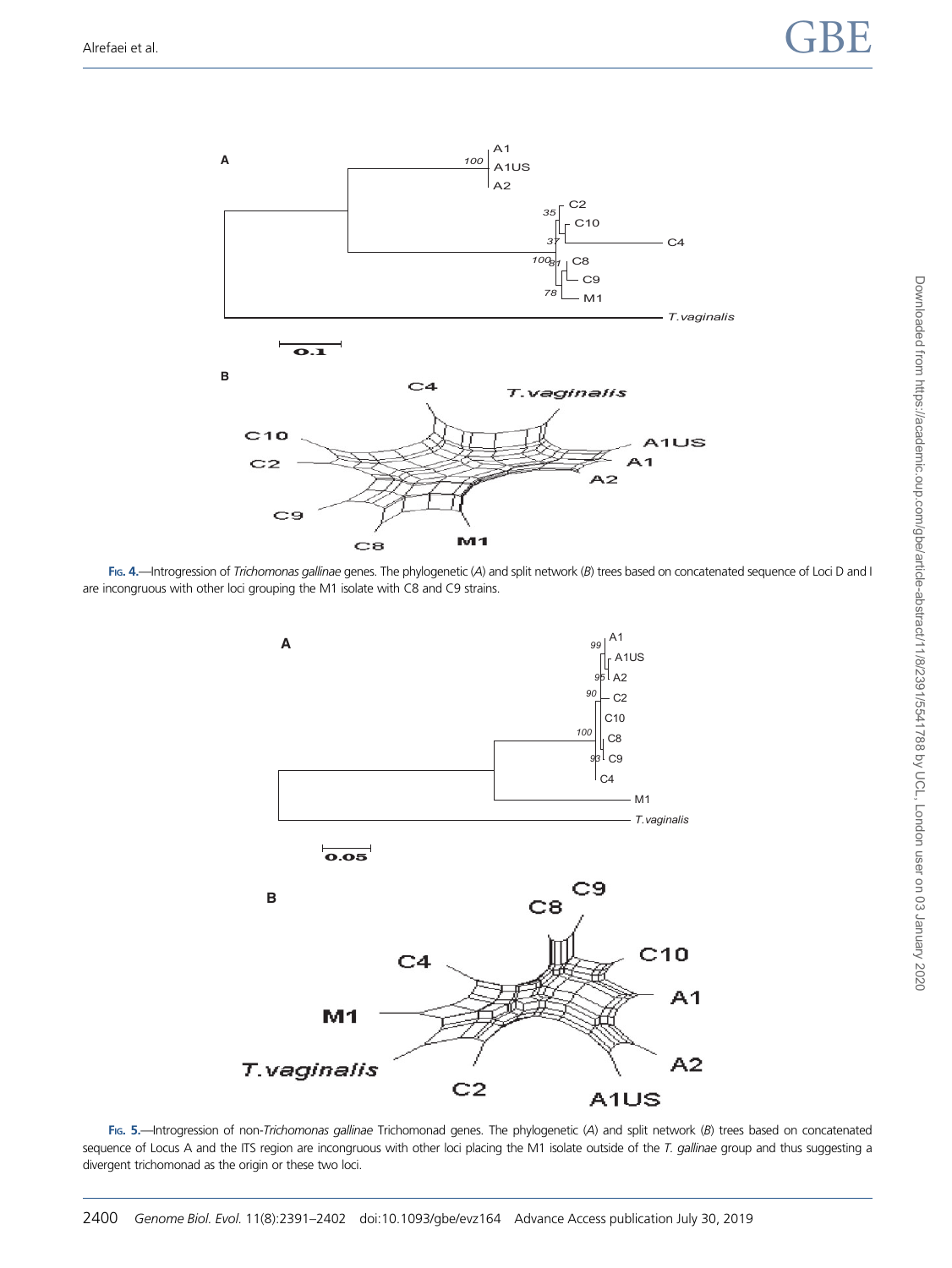<span id="page-10-0"></span>the Philippines: It is possible that the loci from a divergent trichomonad species originated from the species' native range. Indeed, it is noteworthy that other authors have identified evidence of a divergent trichomonad species in another frugivorous columbid from Australia, the Pied Imperial pigeon (Ducula bicolor) [\(Peters, 2013\)](#page-11-0). The black-naped fruit dove from which the clonal isolate was derived was a captive bird from a UK zoological collection, whose parents were captive bred in a zoological collection in mainland Europe. It is therefore plausible that coinfection with multiple trichomonad parasite lineages, perhaps from different regions, occurred and led to hybrid formation.

Trichomonas vaginalis is morphologically indistinguishable from  $T$ , gallinae and it has been observed that some avian *Trichomonas* at least show high levels of sequence identity at some loci to T. vaginalis (Gerhold et al. 2008) prompting speculation as to the relationship of human and avian trichomonads [\(Maritz et al. 2014\)](#page-11-0). It is therefore somewhat surprising to discover such little collinearity between the two draft genomes of these trichomonads. However, this does inform the results from the MLST analysis, not least by suggesting that the  $T$ . gallinae genome appears to be congruent with T. vaginalis over only a part of the total genome. We also show that there are small-scale repeats in the T. vaginalis draft genome that appear only once in the T. gallinae draft genome, coupled with the difference between the contig collinearity and the coding sequences this suggests that the majority of the genome where there is no collinearity is noncoding.

Our results indicate that the black-naped fruit dove isolate of the M strain shows evidence of introgression from two crosses one of which was likely to have been recent. On this basis, we speculate that occasional hybrid formation and introgression may be an important factor in allowing rapid colonization of new hosts as may have happened in the natural history of T. vaginalis. Future work utilizing high quality genomes and bespoke bioinformatic methods should help discriminate introgression from the possibility of lateral gene transfer, identify how and when and between what lineages genomic exchanges have occurred and elucidate the frequency of type of genetic exchange, particularly between more closely related lineages.

# Supplementary Material

[Supplementary data](https://academic.oup.com/gbe/article-lookup/doi/10.1093/gbe/evz164#supplementary-data) are available at Genome Biology and Evolution online.

# Acknowledgments

We thank Shaheed Macgregor and other staff from the Zoological Society of London's Veterinary Department for assistance with sample provision. A.A. was supported by King Saud University, Deanship of Scientific Research, College of

Science Research Center. Wild bird T. gallinae isolates were provided by the Garden Wildlife Health project which receives financial support from the Department for Environment, Food and Rural Affairs (Defra) and the Welsh Government through the Animal & Plant Health Agency's Diseases of Wildlife Scheme Scanning Surveillance Programme; the Esmée Fairbairn Foundation and the Universities Federation for Animal Welfare.

# Literature Cited

- Anderson NL, Grahn RA, Van Hoosear K, BonDurant RH. 2009. Studies of trichomonad protozoa in free ranging songbirds: prevalence of Trichomonas gallinae in house finches (Carpodacus mexicanus) and corvids and a novel trichomonad in mockingbirds (Mimus polyglottos). Vet Parasitol. 161(3–4):178–186.
- Anderson NL, et al. 2010. Clinical signs and histopathologic findings associated with a newly recognized protozoal disease (Trichomonas gallinae) in free-ranging house finches (Carpodacus mexicanus). J Zoo Wildl Med. 41(2):249–254.
- Carlton JM, et al. 2007. Draft genome sequence of the sexually transmitted pathogen Trichomonas vaginalis. Science 315(5809):207–212.
- Chi JF, et al. 2013. The finch epidemic strain of Trichomonas gallinae is predominant in British non-passerines. Parasitology 140(10):1234–1245.
- Conrad M, et al. 2011. Microsatellite polymorphism in the sexually transmitted human pathogen Trichomonas vaginalis indicates a genetically diverse parasite. Mol Biochem Parasitol. 175(1):30–38.
- Cornelius DC, et al. 2012. Genetic characterization of Trichomonas vaginalis isolates by use of multilocus sequence typing. J Clin Microbiol. 50(10):3293–3300.
- Cotgreave P. 1995. Relative importance of avian groups in the diets of British and Irish predators. Bird Study 42(3):246–252.
- Delcher AL, Salzberg SL, Phillippy AM. 2003. Using MUMmer to identify similar regions in large sequence sets. Curr Protoc Bioinformatics Chapter 10:Unit 10.13.
- Diamond LS. 1954. A comparative study of 28 culture media for Trichomonas gallinae. Exp Parasitol. 3(3):251–258.
- Felleisen RSJ. 1997. Comparative sequence analysis of 5.8S rRNA genes and internal transcribed spacer (ITS) regions of Trichomonadid protozoa. Parasitology 115(2):111–119.
- Felsenstein J. 1985. Confidence limits on phylogenies: an approach using the bootstrap. Evolution 39(4):783–791.
- Forzan M, Vanderstichel R, Melekhovets Y, McBurney S. 2010. Trichomoniasis in finches from the Canadian Maritime provinces an emerging disease. Can Vet J. 51(4):391–396.
- Ganas P, et al. 2014. Multi-locus sequence typing confirms the clonality of Trichomonas gallinae isolates circulating in European finches. Parasitology 141(5):652–661.
- Gaspar da Silva D, et al. 2007. Molecular identity and heterogeneity of trichomonad parasites in a closed avian population. Infect Genet Evol. 7(4):433–440.
- Gerhold RW, et al. 2008. Molecular characterization of the Trichomonas gallinae morphologic complex in the United States. J Parasitol. 94(6):1335–1341.
- Girard YA, et al. 2014. Trichomonas stableri n. sp., an agent of trichomonosis in Pacific Coast band-tailed pigeons (Patagioenas fasciata monilis). Int J Parasitol Parasites Wildl. 3(1):32-40.
- Gourlay P, et al. 2014. The potential capacity of French wildlife rescue centres for wild bird disease surveillance. Eur J Wildl Res. 60(6):865–873.
- Grabensteiner E, Bilic I, Kolbe T, Hess M. 2010. Molecular analysis of clonal trichomonad isolates indicate the existence of heterogenic species